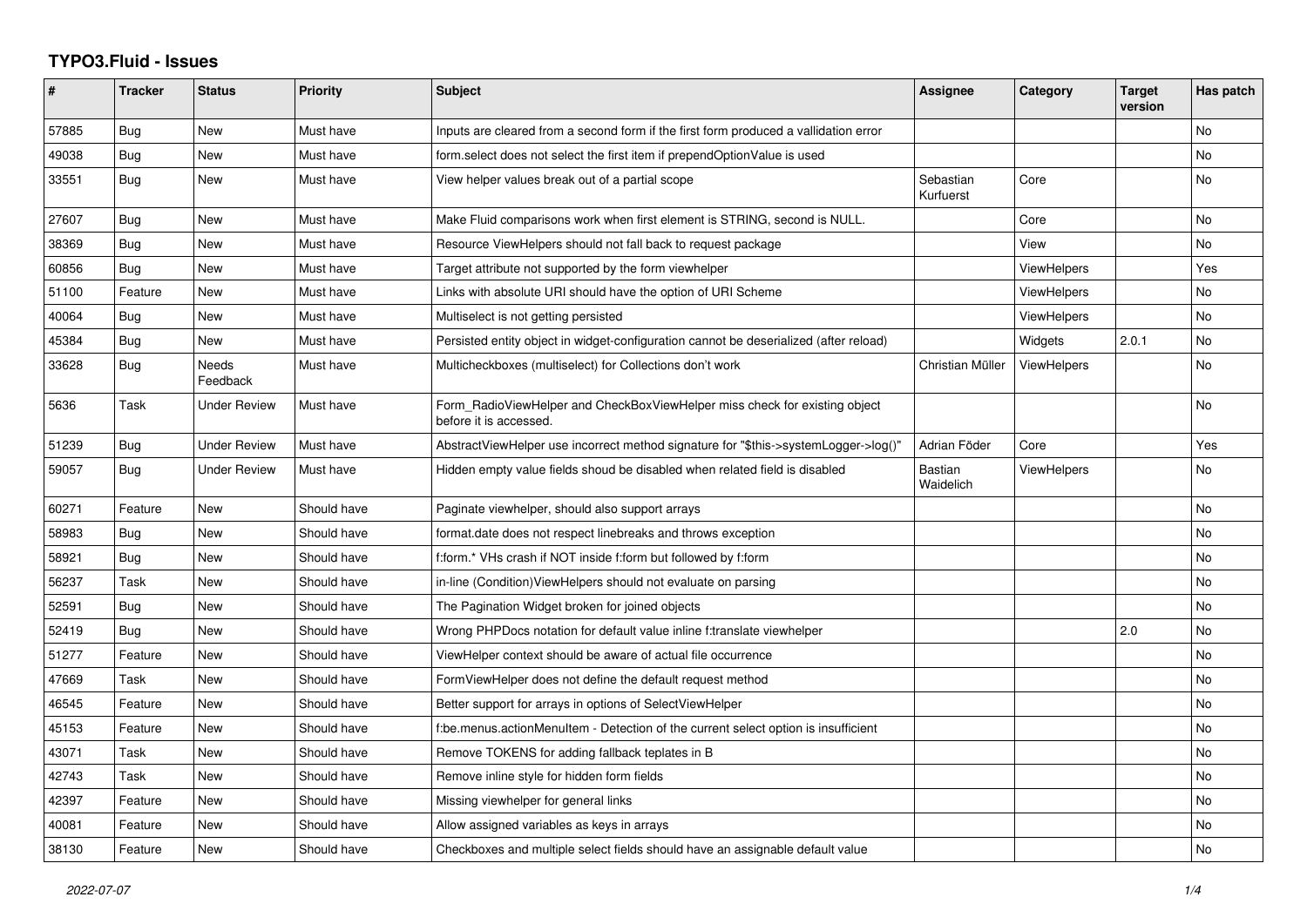| #     | <b>Tracker</b> | <b>Status</b> | <b>Priority</b> | <b>Subject</b>                                                                                              | <b>Assignee</b>        | Category    | <b>Target</b><br>version | Has patch |
|-------|----------------|---------------|-----------------|-------------------------------------------------------------------------------------------------------------|------------------------|-------------|--------------------------|-----------|
| 37095 | Feature        | New           | Should have     | It should be possible to set a different template on a Fluid TemplateView inside an<br>action               | Christopher<br>Hlubek  |             |                          | No        |
| 33215 | Feature        | New           | Should have     | RFC: Dynamic values in ObjectAccess paths                                                                   |                        |             |                          | No        |
| 28554 | Bug            | New           | Should have     | (v4) implement feature flag to disable caching                                                              |                        |             |                          | No        |
| 28553 | Bug            | New           | Should have     | improve XHProf test setup                                                                                   |                        |             |                          | No        |
| 28552 | Bug            | New           | Should have     | (v5) write ViewHelper test for compiled run; adjust functional test to do two passes<br>(uncached & cached) |                        |             |                          | No        |
| 28550 | Bug            | New           | Should have     | (v4) make widgets cacheable, i.e. not implement childnodeaccess interface                                   |                        |             |                          | No        |
| 28549 | <b>Bug</b>     | New           | Should have     | make widgets cacheable, i.e. not implement childnodeaccess interface                                        |                        |             |                          | No        |
| 13045 | Bug            | New           | Should have     | Entity decode of strings are different between if-conditions and output of variable                         |                        |             |                          |           |
| 9514  | Feature        | New           | Should have     | Support explicit Array Arguments for ViewHelpers                                                            |                        |             |                          |           |
| 39990 | Bug            | New           | Should have     | Same form twice in one template: hidden fields for empty values are only rendered<br>once                   |                        | Core        |                          | No        |
| 32035 | Task           | <b>New</b>    | Should have     | Improve fluid error messages                                                                                |                        | Core        |                          | Yes       |
| 12863 | Bug            | New           | Should have     | Attributes of a viewhelper can't contain a '-'                                                              | Sebastian<br>Kurfuerst | Core        |                          | No        |
| 4704  | Feature        | New           | Should have     | Improve parsing exception messages                                                                          |                        | Core        |                          |           |
| 3481  | Bug            | New           | Should have     | Use ViewHelperVariableContainer in PostParseFacet                                                           |                        | Core        |                          | No        |
| 45394 | Task           | New           | Should have     | Forwardport Unit test for standalone view                                                                   |                        | View        |                          | No        |
| 43072 | Task           | New           | Should have     | Remove TOKENS for adding templates fallback in Backporter                                                   |                        | View        |                          | No        |
| 60003 | Feature        | New           | Should have     | Add required-Attribute to f:form.password                                                                   |                        | ViewHelpers |                          | No        |
| 54284 | Bug            | New           | Should have     | Default Option for Switch/Case VH                                                                           |                        | ViewHelpers |                          | No        |
| 54195 | Task           | New           | Should have     | Rename and move FormViewHelper's errorClass value, currently 'f3-form-error'                                | Adrian Föder           | ViewHelpers |                          | No        |
| 49600 | Bug            | New           | Should have     | f:form tag shown as a HTML on frontend                                                                      |                        | ViewHelpers |                          | No        |
| 39936 | Feature        | New           | Should have     | registerTagAttribute should handle default values                                                           |                        | ViewHelpers |                          | No        |
| 37619 | Bug            | New           | Should have     | Fatal Error when using variable in name attribute of Section ViewHelper                                     |                        | ViewHelpers |                          | No        |
| 36410 | Feature        | New           | Should have     | Allow templates to send arguments back to layout                                                            |                        | ViewHelpers |                          | No        |
| 30937 | <b>Bug</b>     | New           | Should have     | CropViewHelper stringToTruncate can't be supplied so it can't be easily extended                            |                        | ViewHelpers |                          | Yes       |
| 10911 | Task           | New           | Should have     | Tx_Fluid_ViewHelpers_Form_AbstractFormViewHelper->renderHiddenIdentityField<br>should be more reliable      |                        | ViewHelpers |                          | NO.       |
| 9950  | Task           | New           | Should have     | Binding to nested arrays impossible for form-elements                                                       |                        | ViewHelpers |                          |           |
| 8648  | <b>Bug</b>     | New           | Should have     | format.crop ViewHelper should support all features of the crop stdWrap function                             |                        | ViewHelpers |                          | No        |
| 36655 | Bug            | New           | Should have     | Pagination Links                                                                                            |                        | Widgets     |                          | No        |
| 31955 | Feature        | New           | Should have     | f:uri.widget                                                                                                |                        | Widgets     |                          | No        |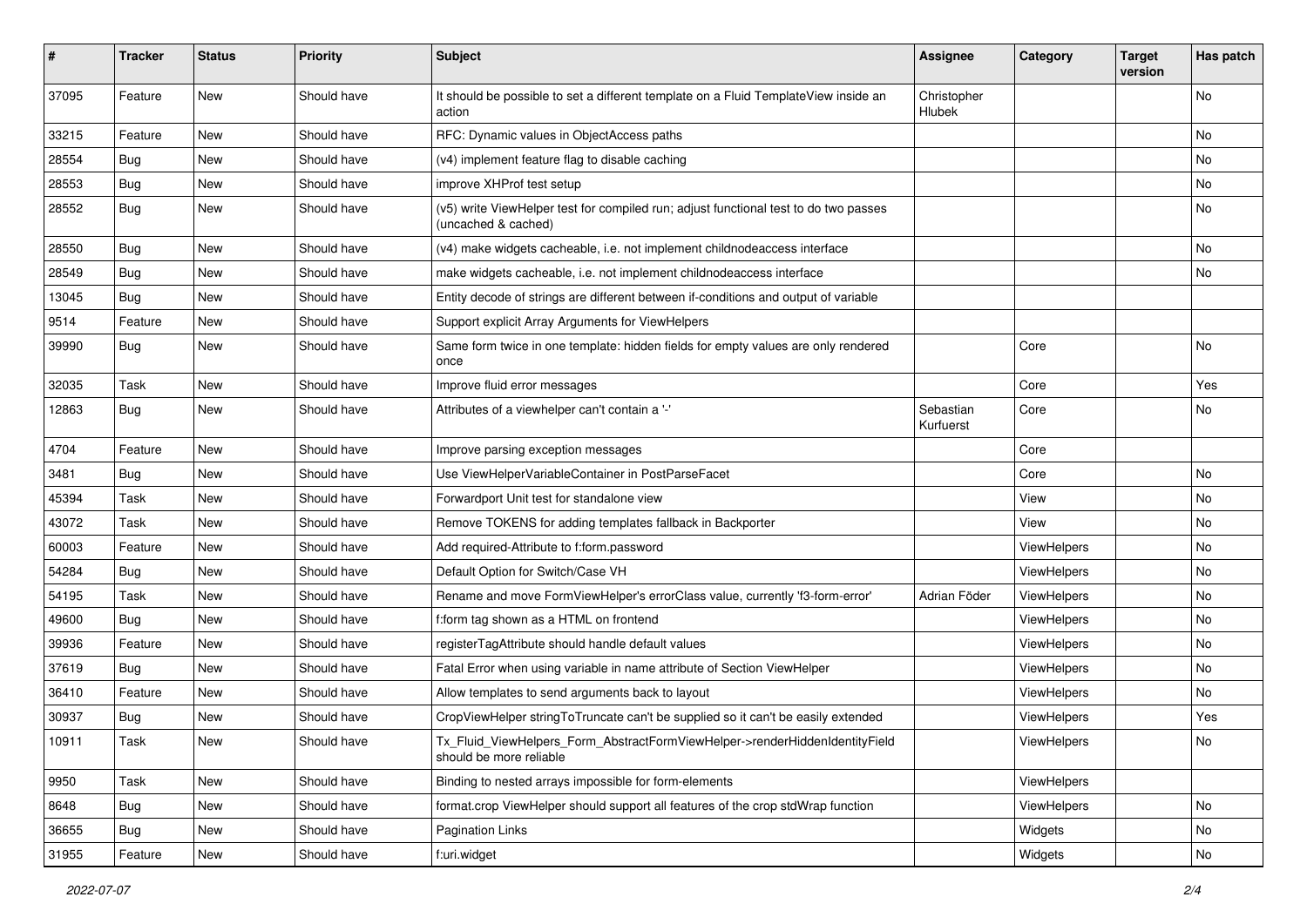| $\vert$ # | <b>Tracker</b> | <b>Status</b>       | <b>Priority</b> | <b>Subject</b>                                                           | <b>Assignee</b>             | Category    | <b>Target</b><br>version | Has patch |
|-----------|----------------|---------------------|-----------------|--------------------------------------------------------------------------|-----------------------------|-------------|--------------------------|-----------|
| 28551     | Bug            | Accepted            | Should have     | (v4) backport VHTest                                                     | Sebastian<br>Kurfuerst      |             |                          | No        |
| 5933      | Feature        | Accepted            | Should have     | Optional section rendering                                               | Sebastian<br>Kurfuerst      | ViewHelpers |                          | No        |
| 46091     | Task           | Needs<br>Feedback   | Should have     | Show source file name and position on exceptions during parsing          |                             |             |                          | No        |
| 45345     | Feature        | Needs<br>Feedback   | Should have     | Easy to use comments for fluid that won't show in output                 |                             |             |                          |           |
| 3291      | Feature        | Needs<br>Feedback   | Should have     | Cacheable viewhelpers                                                    |                             |             |                          | No        |
| 33394     | Feature        | Needs<br>Feedback   | Should have     | Logical expression parser for BooleanNode                                | <b>Tobias Liebig</b>        | Core        |                          | <b>No</b> |
| 46289     | Bug            | Needs<br>Feedback   | Should have     | Enable Escaping Interceptor in XML request format                        |                             | View        | 2.0.1                    | No.       |
| 58862     | Bug            | Needs<br>Feedback   | Should have     | FormViewHelper doesn't accept NULL as value for \$arguments              | <b>Bastian</b><br>Waidelich | ViewHelpers |                          | Yes       |
| 36662     | Bug            | Needs<br>Feedback   | Should have     | Checked state isn't always correct when property is collection           | Kevin Ulrich<br>Moschallski | ViewHelpers | 1.1.1                    | No        |
| 8491      | Task           | Needs<br>Feedback   | Should have     | link.action and uri.action differ in absolute argument                   | Karsten<br>Dambekalns       | ViewHelpers |                          | No        |
| 55008     | Bug            | <b>Under Review</b> | Should have     | Interceptors should be used in Partials                                  | Christian Müller            |             |                          | No        |
| 52640     | Feature        | <b>Under Review</b> | Should have     | Create an UnlessViewHelper as opposite to the IfViewHelper               | Marc Neuhaus                |             |                          | No        |
| 52536     | Bug            | <b>Under Review</b> | Should have     | Errorclass not set if no property-attribute set                          |                             |             |                          |           |
| 50888     | Bug            | <b>Under Review</b> | Should have     | WSOD by changing name of section and if Fluid caches are generated       |                             |             |                          | <b>No</b> |
| 49756     | Feature        | <b>Under Review</b> | Should have     | Select values by array key in checkbox viewhelper                        |                             |             |                          | No        |
| 47006     | Bug            | <b>Under Review</b> | Should have     | widget identifier are not unique                                         |                             |             |                          | No        |
| 46257     | Feature        | <b>Under Review</b> | Should have     | Add escape sequence support for Fluid                                    |                             | Core        |                          | No        |
| 65424     | Bug            | <b>Under Review</b> | Should have     | SelectViewHelper must respect option(Value Label)Field for arrays        |                             | ViewHelpers |                          | No        |
| 44234     | Bug            | <b>Under Review</b> | Should have     | selectViewHelper's sorting does not respect locale collation             |                             | ViewHelpers | 2.1                      | No        |
| 43346     | Feature        | <b>Under Review</b> | Should have     | Allow property mapping configuration via template                        | Karsten<br>Dambekalns       | ViewHelpers | 2.1                      | No        |
| 40998     | <b>Bug</b>     | <b>Under Review</b> | Should have     | Missing parent request namespaces in form field name prefix              | Sebastian<br>Kurfuerst      | ViewHelpers | 1.1.1                    | No        |
| 34682     | Bug            | <b>Under Review</b> | Should have     | Radio Button missing checked on validation error                         |                             | ViewHelpers |                          | No        |
| 53806     | <b>Bug</b>     | <b>Under Review</b> | Should have     | Paginate widget maximumNumberOfLinks rendering wrong number of links     | Bastian<br>Waidelich        | Widgets     |                          | No        |
| 48355     | Feature        | New                 | Could have      | Assign output of viewhelper to template variable for further processing. |                             |             |                          |           |